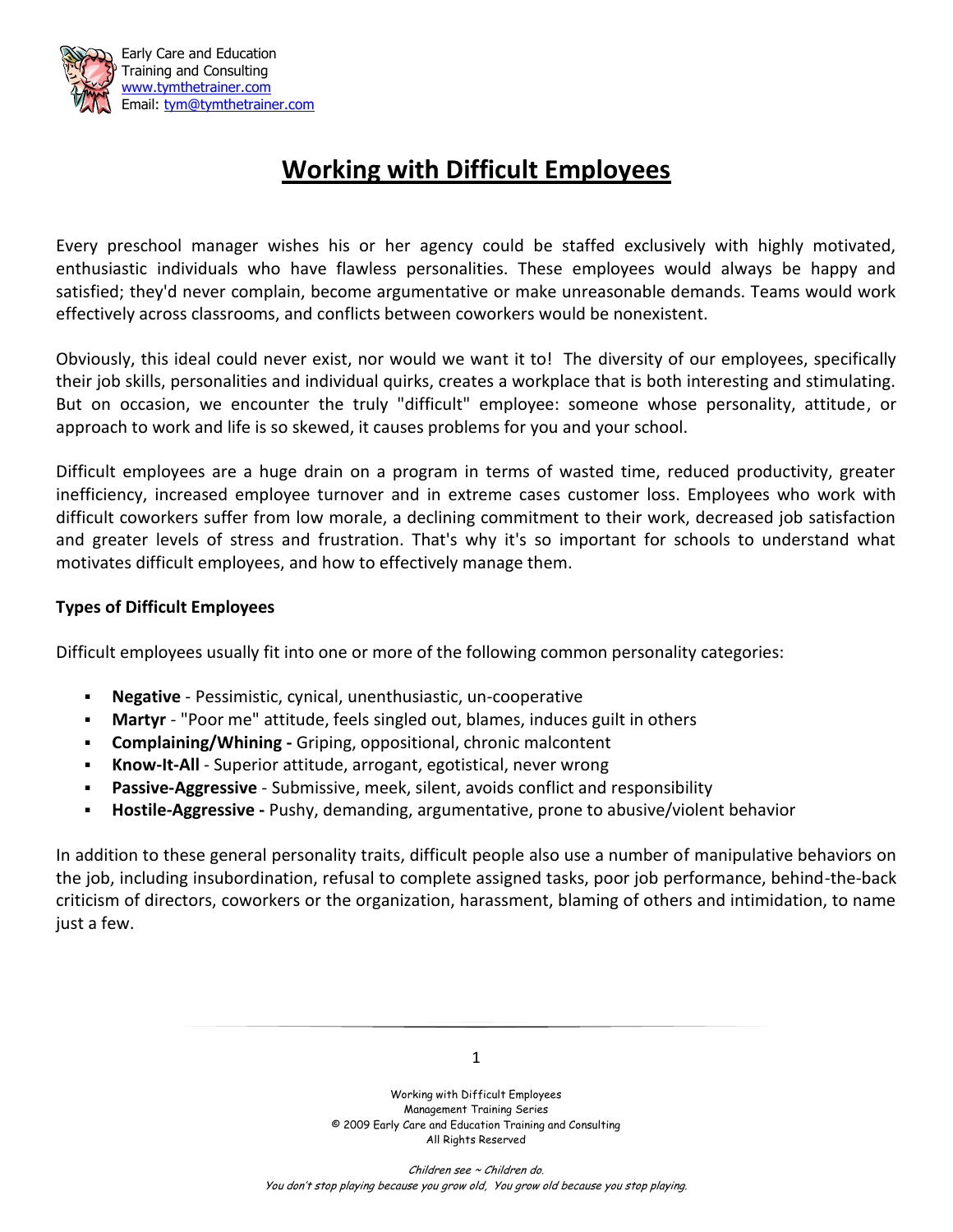

#### **What Makes Someone "Difficult"?**

Believe it or not, most difficult people are not born that way. While it's true that each of us enters this world with certain innate characteristics and personality types, the majority of our behaviors are learned through our interactions with others. Through trial-and-error, we exhibit a variety of behaviors that others around us either reward or punish. When our behaviors are rewarded, they are reinforced and we learn to repeat them. Thus, difficult people became that way simply because their negative behaviors were rewarded, instead of punished. And because over time these behaviors have been internalized and reinforced, difficult people truly believe the way they behave is acceptable and appropriate.

What motivates people to be difficult in the workplace? Primarily, difficult employees are driven by the need to control their environments. Robert Bacal, author of *The Complete Idiot's Guide to Dealing with Difficult Employees,* says "...difficult people mainly use their conduct to control their situations and other people's reactions. Because people respond differently to the difficult person, the difficult person can manipulate, control and influence the reactions of those involved in the encounter. Even if bad things happen to difficult people, the payoff is that they have created the situation, and that gives them a sense of control."

Another motivation of difficult employees is their need to stir things up. Difficult employees thrive on the chaos they create, and go out of their way to push people's buttons. "These employees don't care whether they generate a positive reaction, like praise, or a negative reaction, like being yelled at," says Bacal. "They gain some level of psychological satisfaction and personal reward from either."

It's clear that difficult employees create a great deal of havoc in the workplace. Yet many schools refuse to address the problem. While they acknowledge the costs and burdens of these employees, many schools ignore the problem (hoping it will go away) or simply fail to act. But doing nothing only perpetuates the cycle, further reinforcing difficult employees' behaviors. The following are some techniques that will help directors and coworkers confront this challenging problem:

#### **Techniques for Directors**

The most important tool a director can use in addressing the difficult employee's problem behavior is *feedback.* Feedback is specific information provided to the employee that communicates how the employee's behavior is affecting the workplace. Feedback can be factual (based on observations of the employee's behavior and its resulting consequences) or emotional (based on how other people react to the employee's behavior). Ideally, both types of feedback should be shared with the employee in a feedback meeting.



Working with Difficult Employees Management Training Series © 2009 Early Care and Education Training and Consulting All Rights Reserved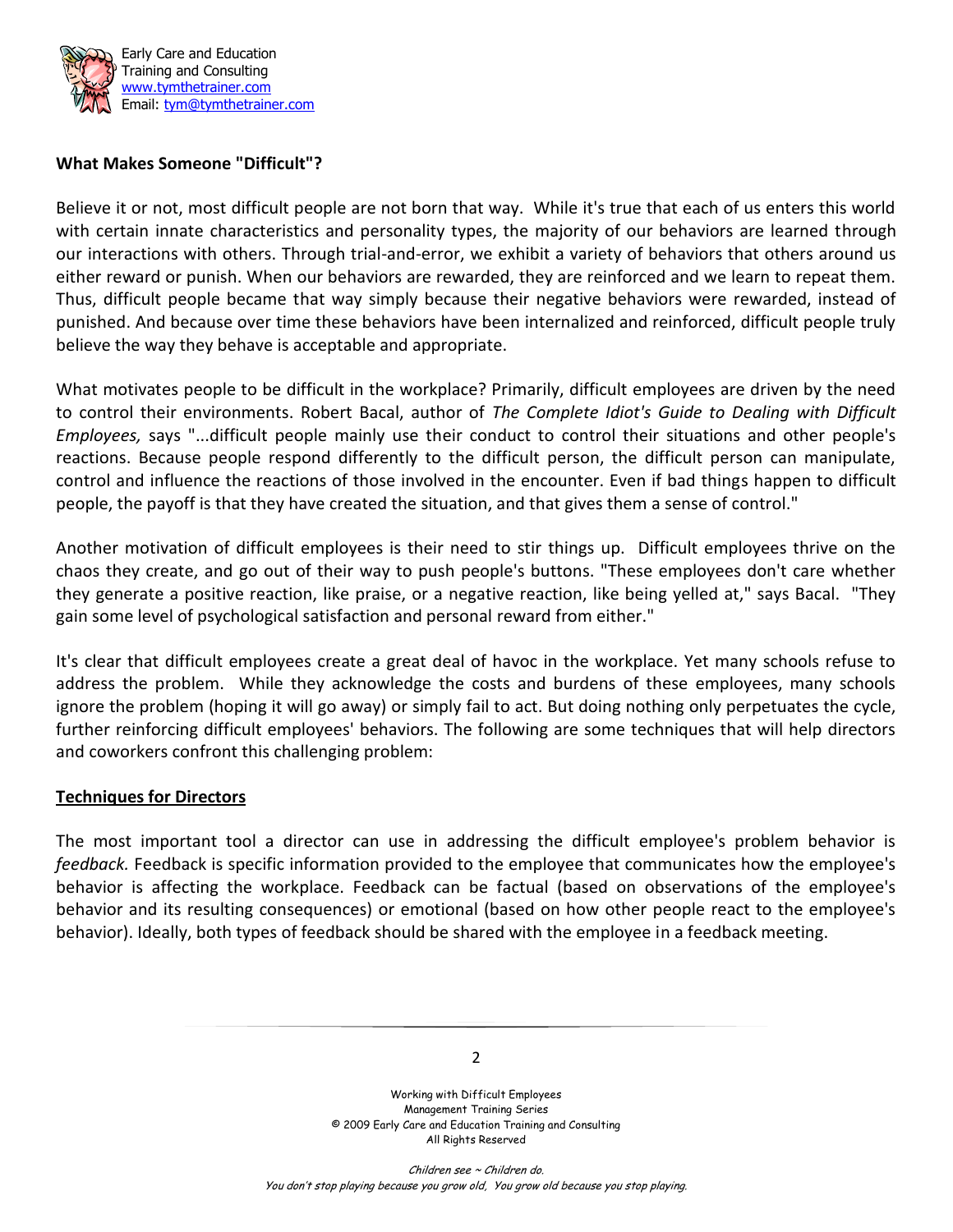

 Early Care and Education Training and Consulting www.tymthetrainer.com Email: tym@tymthetrainer.com

Feedback should be presented in a non-confrontational, non-accusatory manner at a time when the employee receptive to hearing it. Don't schedule feedback meeting when the employee facing a deadline or clearly stressed or frustrated. Feedback should be specific and targeted at the behavior, rather than the person. For example, telling an employee he is too aggressive is not helpful. Instead, tell him the tone and volume of his voice and the way he talks to his coworkers is intimidating.

Balance the positive with the negative; highlight good behaviors and performance along with behaviors that need improvement. Ask the employee what he can do to change his behavior in the future, and close the meeting by summarizing the points discussed and ways the employee will work to improve his behavior.

In addition to feedback, it is vital for directors to communicate clear limits for the employee's behavior, along with the consequences that will occur if the behavior continues. For example, an employee who is prone to shouting profanities when angry should be told, "If you continue to swear when you are upset, you will be written up and suspended without pay." Once these limits are established, directors must follow through with the appropriate consequences whenever the inappropriate behavior occurs.

### **When All Else Fails: Disciplining Difficult Employees**

Sometimes difficult employees are unwilling to change their behaviors. When this occurs, the director must use performance management to get the employee on track. A Performance Improvement Plan (attached) is an excellent tool that establishes in writing the director's expectations and goals for the employee. There are two main benefits of using a Performance Improvement Plan with a difficult employee. First, the plan clearly describes the performance and conduct that is expected of the employee, and outlines the steps the supervisor has already taken to help the employee improve. Second, it outlines the consequences that will occur if the improvement goals are not met. By using a Performance Improvement Plan, responsibility is shifted back onto the employee, who is expected to be an active participant in resolving his behavior problems.

Along with the Performance Improvement Plan, a director should be completing Employee Warning Records when an employee exhibits inappropriate behavior. The Warning Record should describe the employee's inappropriate conduct factually and objectively, and outline how the employee is expected to handle a similar situation in the future. For example, an employee exhibiting hostile-aggressive behavior would be written up as follows:

*This morning, when I handed you your work assignments, you rolled your eyes at me, sighed, and threw the paperwork back on my desk. You began arguing with me about the work that was assigned to you, and you stated loudly and angrily in front of the other staff that you were "tired of being given all of the lousy jobs."* 

3

Working with Difficult Employees Management Training Series © 2009 Early Care and Education Training and Consulting All Rights Reserved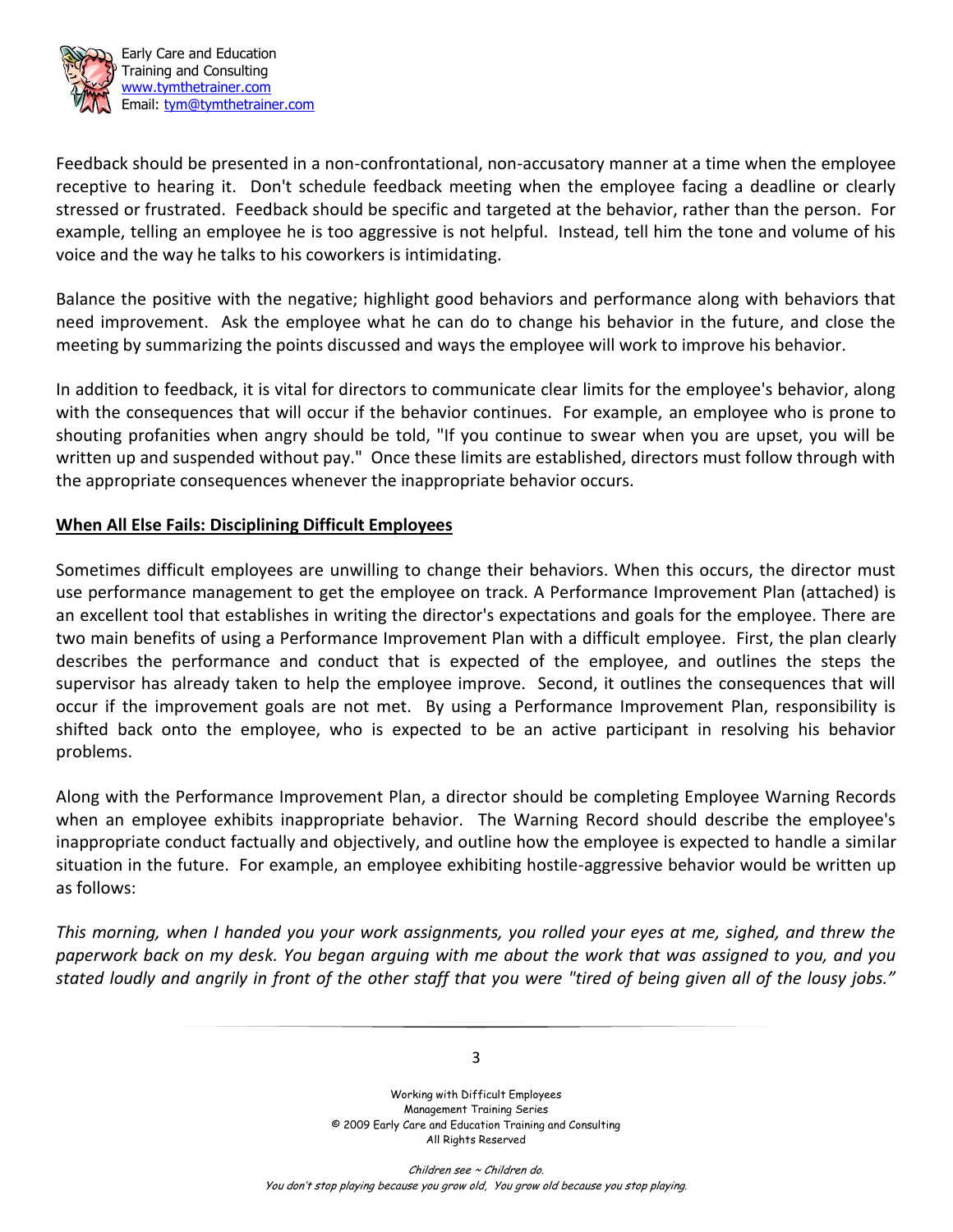

 Early Care and Education Training and Consulting www.tymthetrainer.com Email: tym@tymthetrainer.com

*Your behavior is unacceptable because it is disrespectful and insubordinate, and violates the school's standards for performance and conduct. In the future, I expect that you will not voice your dissatisfaction in a rude and unprofessional manner, and that you will share any concerns you have about your work assignments with me privately. Your failure to conduct yourself in such a manner will result in further disciplinary action, up to and including termination.*

At some point, a director may find that, despite her efforts, a difficult employee simply refuses to behave appropriately. In this situation, the school must decide if it is willing to put any more time and effort into turning the difficult employee around. If your documentation substantiates the employee's continued inability to improve his conduct, your school will be able to justify to legal counsel that termination is warranted and in the school's best interests.

### **Helpful Hints for Dealing with Difficult Coworkers**

Nothing is more frustrating than having to constantly deal with difficult coworkers. They drain you of your time and energy, and encounters with them leave your frustrated, angry and stressed out. There are steps you can take, however, to better manage your interactions with them.

The first step in dealing with difficult coworkers is recognizing that while you can't change your difficult coworkers, you *can* change your reaction to them.

According to Bacal: "Annoying behaviors are truly in the eye of the beholder. That's why one person may be bothered by certain behaviors, and others are not. Our reactions to these behaviors come from within ourselves; they are based on our perception that the other person's behavior isn't consistent with what we'd do and we don't like that. Thus, their behaviors annoy us. But the reality is, no matter how much we'd like to, we can't 'fix' another person. What we can do is work at changing our reactions to someone who annoys or frustrates us."

Changing your reaction to a coworker's behavior can be accomplished by asking yourself the following questions:

- Is this person worth getting upset over?  $\bullet$
- Is this person's behavior really destructive?
- Is this person's behavior truly affecting me, or am I just letting it affect me?
- Can I let this person's behavior go and move on?

4

Working with Difficult Employees Management Training Series © 2009 Early Care and Education Training and Consulting All Rights Reserved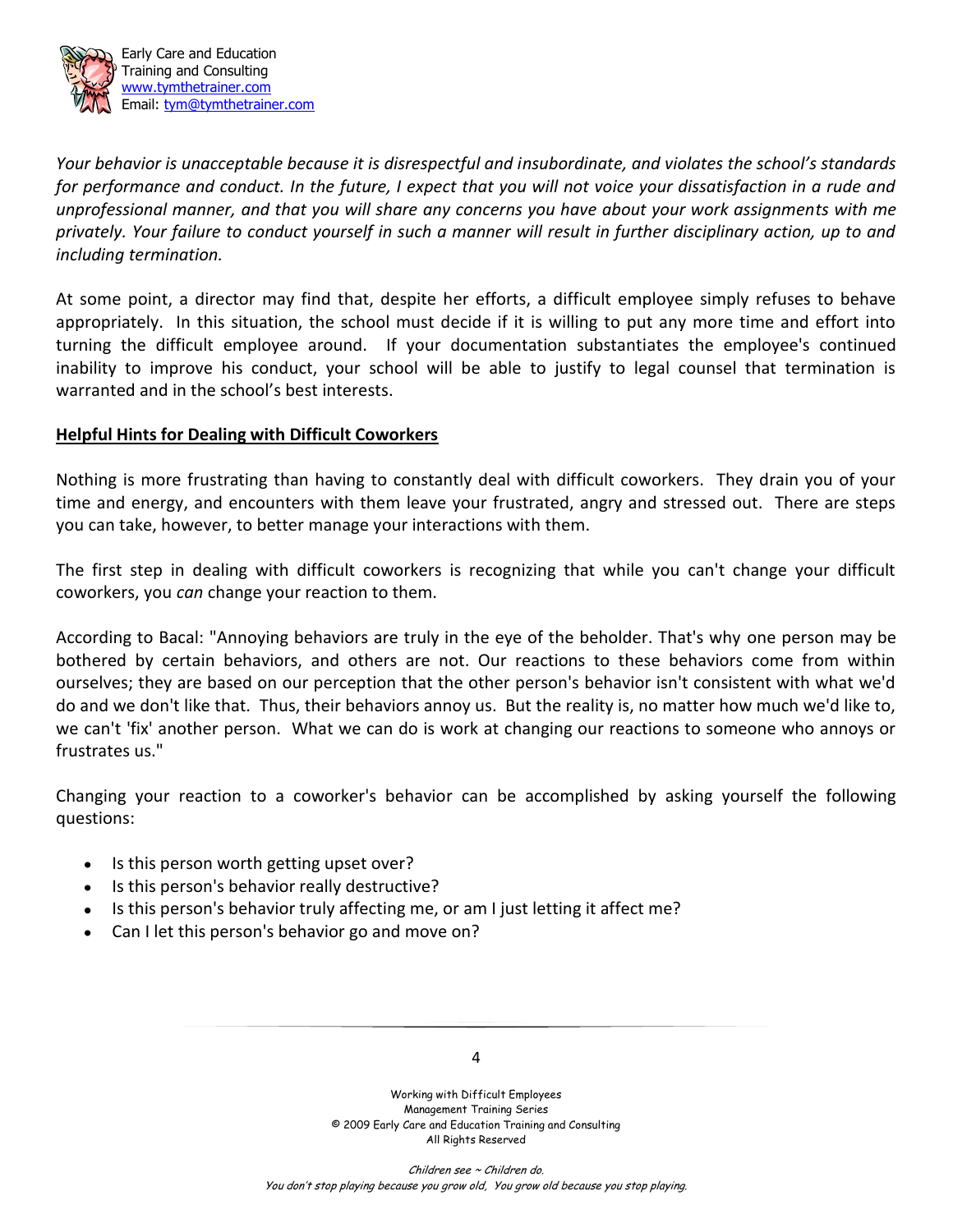

 Early Care and Education Training and Consulting www.tymthetrainer.com Email: tym@tymthetrainer.com

In many situations, you will find that by changing your perception, you'll reduce your negative reactions to your coworkers' difficult, annoying behaviors.

At times when you find you are affected by difficult coworkers' behaviors, it is vital that you meet with them in a non-confrontational way to discuss and resolve the problem.

The *DUIRR- Technique* is a proactive, positive approach to dealing with difficult co-workers. In five steps, you can work through your annoyance and frustration with your co-workers while building your relationship with them.

**Step 1:** *Determine your involvement.* Determine if you are truly involved in this situation, and if so, to what level you are affected. Often, we find we are annoyed by others' behaviors that are not directed at us. In those situations, change your perception and reaction to the behavior, and let it go. If you are directly affected by the behavior, move on to Step #2.

**Step 2:** *Understand the other person.* When dealing with difficult people, it's easy to get caught up in the emotions of the moment. Instead, try to understand where they're coming from. Take a deep breath, and really listen. Do not interrupt or try to argue your position. Repeat back what was said to ensure you understand their perspective. Ask questions to clarify anything that is unclear.

**Step 3:** *Influence his/her attitude.* State specifically, in a non-confrontational way, how the behavior has affected you. Use "I-You" statements: "I feel humiliated when you yell at me in front of our coworkers"; "I cannot meet my deadline when you refuse to complete your part of the project on time." Do not try to place blame or find fault; rather, focus on preventing the problem from recurring in the future.

**Step 4:** *Resolve the problem.* Discuss the cause and effect of the problem behavior and ways to deal with it. Ask questions to get information, rather than just stating opinions. Remember, you can't change someone's personality, but you can adapt your reactions to it.

**Step 5:** *Recover and go on.* Once the problem behavior is addressed, don't hold a grudge. Let the incident go and move on. Dwelling on it will only increase your levels of stress and frustration.

Dealing with difficult people in the workplace is not as hopeless as it seems. Through open, ongoing communication from directors and coworkers, difficult employees can, over time, learn more acceptable behaviors. While there is no single, simple remedy, the techniques described above will go a long way in helping your agency overcome this challenging problem.

5

Working with Difficult Employees Management Training Series © 2009 Early Care and Education Training and Consulting All Rights Reserved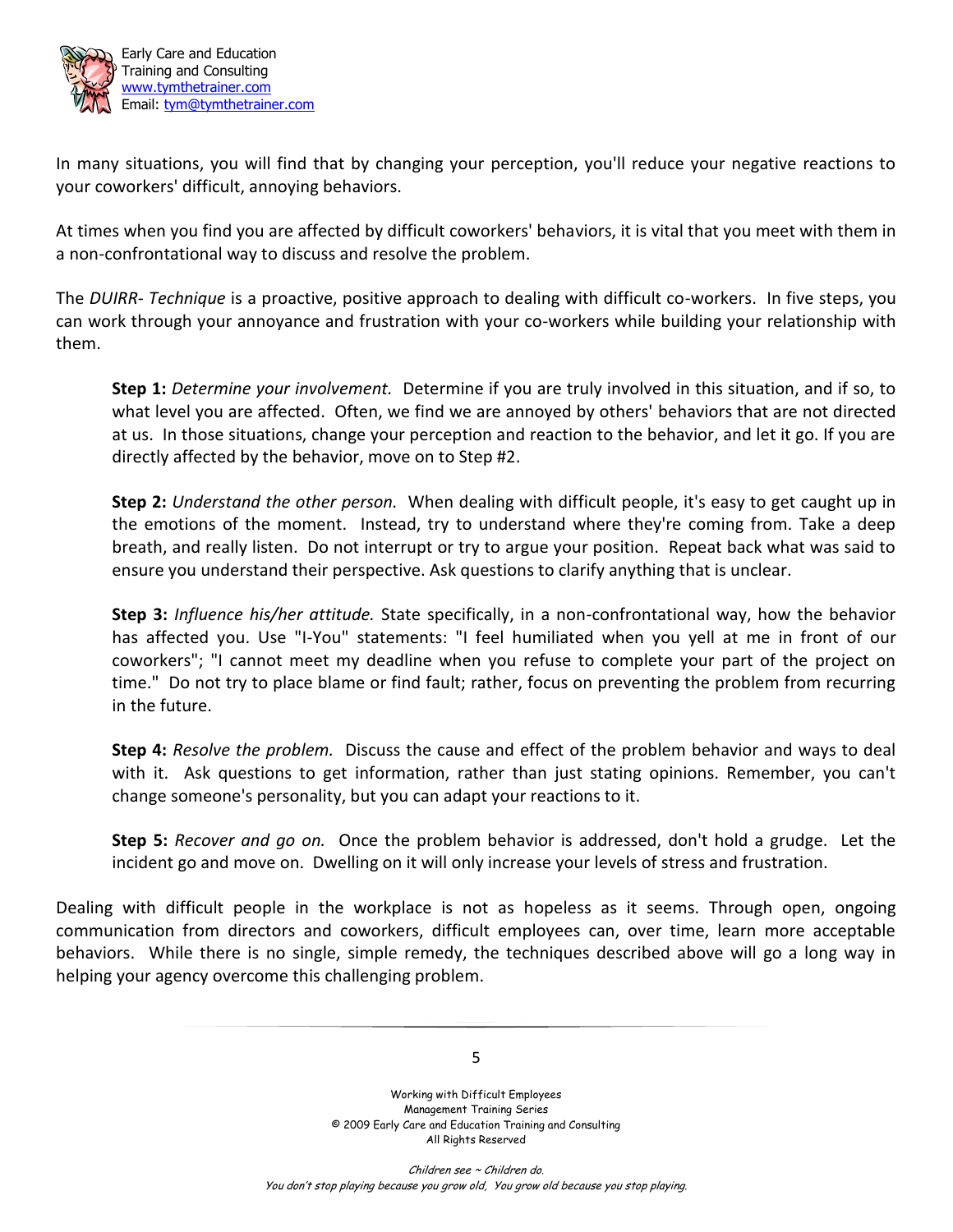

# **Early Care and Education Training and Consulting Performance Improvement Plan**

Date: September 17, 2007

To: John Doe, Toddler Teacher From: Tymothy Smith, Program Director Re: PERFORMANCE IMPROVEMENT PLAN

Since July, we have had several discussions regarding your conduct. Specifically, we met on July 26, August 17, August 28 and September 9, 2002, to discuss how your angry outbursts, where you raise your voice, make intimidating comments and swear at your coworkers, have negatively affected the workplace. On August 28 and September 9, you were given written warnings for this behavior. We discussed the issues below and I pointed out the severity of these issues and the need for you to correct them immediately. Specifically, we discussed the following:

- Raising of your voice and swearing at your coworkers when you are angry.
- Stating of intimidating comments towards your coworkers when you are angry.

Since our discussion on September 9, 2007, the above concerns have not improved significantly. We are, therefore, faced with a serious issue and must place you on a Performance Improvement Plan. During the next 60 days, you will be responsible for successfully meeting the following objectives and correcting the issues mentioned above or further disciplinary action, up to and including termination, will occur. You are expected to perform the following objectives throughout the entire 60-day period and throughout your tenure with the Early Care and Education Training and Consulting, starting today:

- You must immediately cease from raising your voice and swearing at your coworkers when you are angry.
- You must immediately cease from making intimidating comments towards your coworkers when you are angry.

Because you play an important role here, you must take the necessary steps to correct your behavior. I believe you are able to achieve these objectives and I will be working closely with you in an effort to ensure your success. As always, I will be available to coach and counsel you in any areas that you require. We will also meet weekly to review your progress.

6

Working with Difficult Employees Management Training Series © 2009 Early Care and Education Training and Consulting All Rights Reserved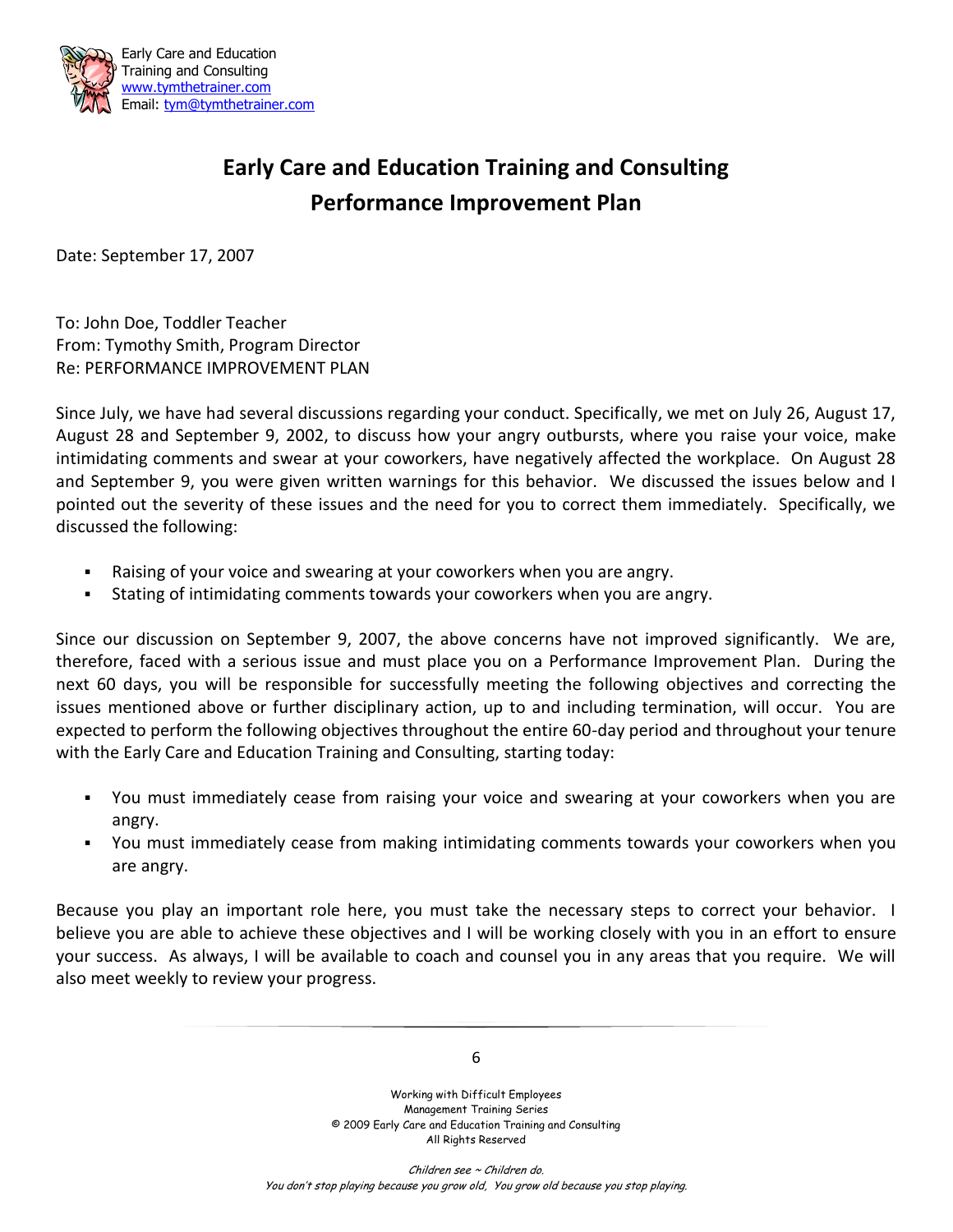

Your signature below confirms your understanding of this document and our discussion and your agreement to meet the objectives outlined above.

| Employee Signature          | Date |
|-----------------------------|------|
|                             |      |
| <b>Supervisor Signature</b> | Date |
|                             |      |

cc: Employee Personnel File

7

Working with Difficult Employees Management Training Series © 2009 Early Care and Education Training and Consulting All Rights Reserved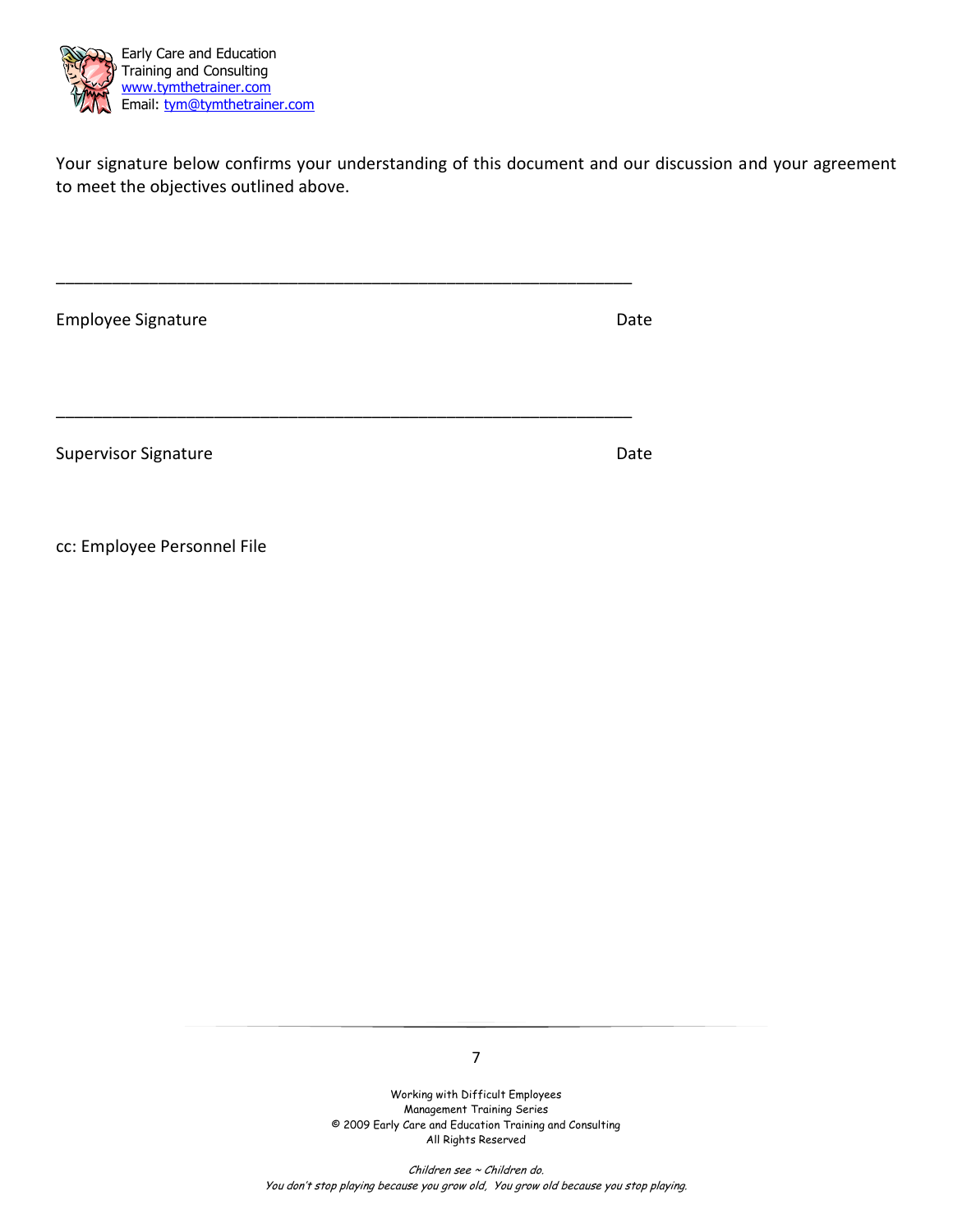

## **Negative Aspects**

### **Tips for Dealing with Negative Aspects in Others**

- 1) When you see someone go into attack mode or excess defensiveness, recognize that it is useless to argue with them.
- 2) Realize that the person is feeling very insecure at that time.
- 3) Don't continue to push them because they will only get worse.
- 4) If the symptoms only seem to occur when the person is under stress, wait until another time to pursue the discussion.
- 5) If they are always overly defensive or always attacking others, you may need to find another person to work with who does not have the same problem.
- 6) Keep your own sense of self-confidence and don't allow yourself to be verbally abused.
- 7) If the difficult person is your boss, reconsider whether it's time to find a job elsewhere.

### **Tips for Supervising People with Negative Aspects**

- 1. Help the person see how much their negative behavior is damaging their career potential.
- 2. Set goals for them to learn to work better with others and monitor their behavior until it improves.
- 3. If it does not improve within a reasonable time, send them packing.

Working with Difficult Employees Management Training Series © 2009 Early Care and Education Training and Consulting All Rights Reserved